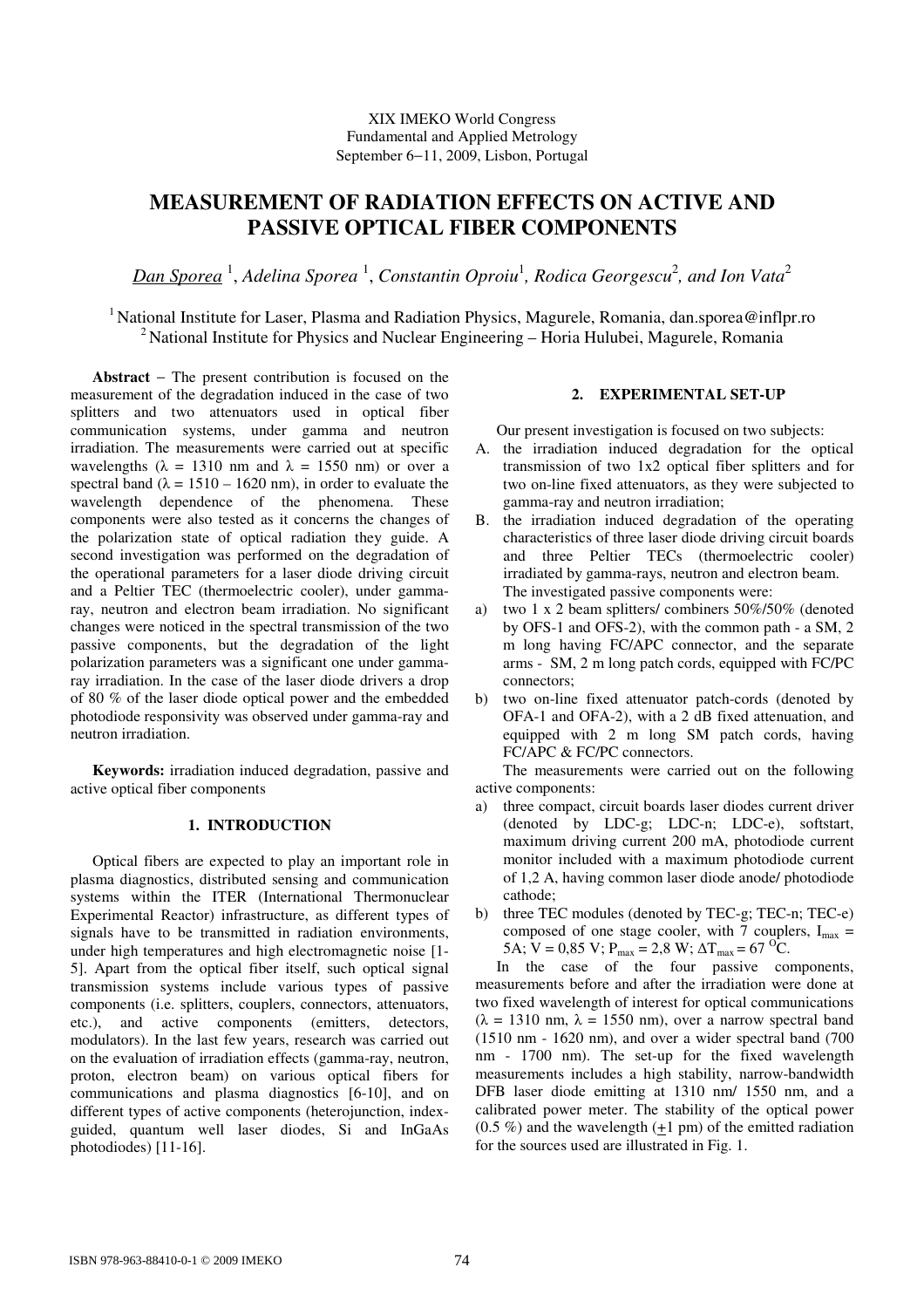

Fig. 1. The stability of the wavelength (upper graph) and optical power (lower graph) emitted by the 1310 nm DFB laser.

Table 1 details the irradiation steps (total dose) for the gamma-ray irradiation. In Table 2 is given the same information (total doses) for the electron beam irradiation, while for the neutron irradiation the total fluences are presented in Table 3.

For the spectral band 1510 nm – 1620 nm we used a calibrated wavelength meter having also power measurement capabilities and a tunable laser diode (1 pm spectral resolution). The laser source was tuned automatically over the entire spectrum, while data are acquired by the calibrated wavelength meter, using a LabVIEW application developed in the Laboratory. Each branch of the optical fiber splitter and the fixed attenuator were tested separately, and for the evaluation of the set-up stability and reproducibility three full runs were performed.

The wide spectral band measurements were performed with an optical spectrum analyzer (OSA), having a spectral resolution of about 15, corresponding to the input optical fiber core diameter of 9 µm. In this set-up the tested passive components were connected to a very stable broad band source and to the OSA.

These components were also tested as it concerns the degree of polarization for the optical radiation they guide. For all the measurements we performed tests for several laser wavelengths from 1510 nm to 1620 nm, in 10 nm increments.

Table 1. The total irradiation dose per the irradiation step, for the gamma-ray irradiation

| Irradiated component/ irradiation step |                     |                     |                  |                     |
|----------------------------------------|---------------------|---------------------|------------------|---------------------|
| OFS-1                                  | $100 \,\mathrm{Gy}$ | 1 kGy               | 10 kGv           | $100 \text{ kGy}$   |
| OFA-1                                  | $100 \,\mathrm{Gy}$ | 1 kGy               | 10 kGy           | $100\,\mathrm{kGy}$ |
| $LDC-g$                                | $100 \,\mathrm{Gy}$ | $200 \,\mathrm{Gy}$ | 1 kGy            |                     |
| $TEC-g$                                | $100 \,\mathrm{Gy}$ | $1$ kGy             | $20 \text{ kGy}$ |                     |

Table 2. The total irradiation dose per the irradiation step, for the electron beam irradiation

| Irradiated component/ irradiation step |                    |                     |        |        |
|----------------------------------------|--------------------|---------------------|--------|--------|
| LDC-e                                  | $50 \,\mathrm{Gy}$ | $500 \,\mathrm{Gy}$ | kGv    | 20 kGv |
| TEC-e                                  | $50 \,\mathrm{Gy}$ | 500 Gy              | 10 kGv |        |

Table 3. The fluence per the irradiation step, for the neutron irradiation.

| Irradiated component/ irradiation step |                                 |                                        |
|----------------------------------------|---------------------------------|----------------------------------------|
| OFS-2                                  | 9 x $10^{12}$ n/cm <sup>2</sup> | $1.4 \times 10^{13}$ n/cm <sup>2</sup> |
| $LDC-n$                                | 9 x $10^{12}$ n/cm <sup>2</sup> | $1.4 \times 10^{13}$ n/cm <sup>2</sup> |
| TEC-n                                  | 9 x $10^{12}$ n/cm <sup>2</sup> | $1.4 \times 10^{13}$ n/cm <sup>2</sup> |
| $OFA-2$                                | 9 x $10^{12}$ n/cm <sup>2</sup> | $1.4 \times 10^{13}$ n/cm <sup>2</sup> |

The laser radiation from the tunable laser source was coupled at the input of a polarization controller, while the polarization controller output radiation was connected to the passive optical element under test (splitter or fixed attenuator). The output radiation from this device is measured by a polarization analyzer. The changes in the azimuth, ellipticity of the exiting optical radiation, as well as the three normalized Stokes parameters were simultaneously recorded [17-19].

In the case of the circuit board laser divers the set-up included: a laser diode emitting at  $\lambda = 670$  nm; a calibrated laser power meter; a regulated voltage supply (5V); a digital voltmeter and a digital multi-meter; and a Si detector embedded into an integrating sphere, operating in the visible – NIR range. During the measurements, the background optical radiation was about  $0.2 \mu W$ . The measurements were performed on the following quantities: emitted optical power; the laser diode driving current; the embedded monitoring photodiode current. Data acquisition lasted for about 30 min in each case, and the sampling interval was of 2.5 min. The variable resistor on each circuit board was adjusted to provide a 20–40 mA direct current, and its setting was kept the same during the entire experiment.

For the evaluation of the irradiation induced changes in TEC module a compact set-up was designed, which includes: a constant current/ variable voltage source and a thermocouple connected for data acquisition to a National Instruments USB-controlled data logger. We changed manually the electrical power applied to the TEC and we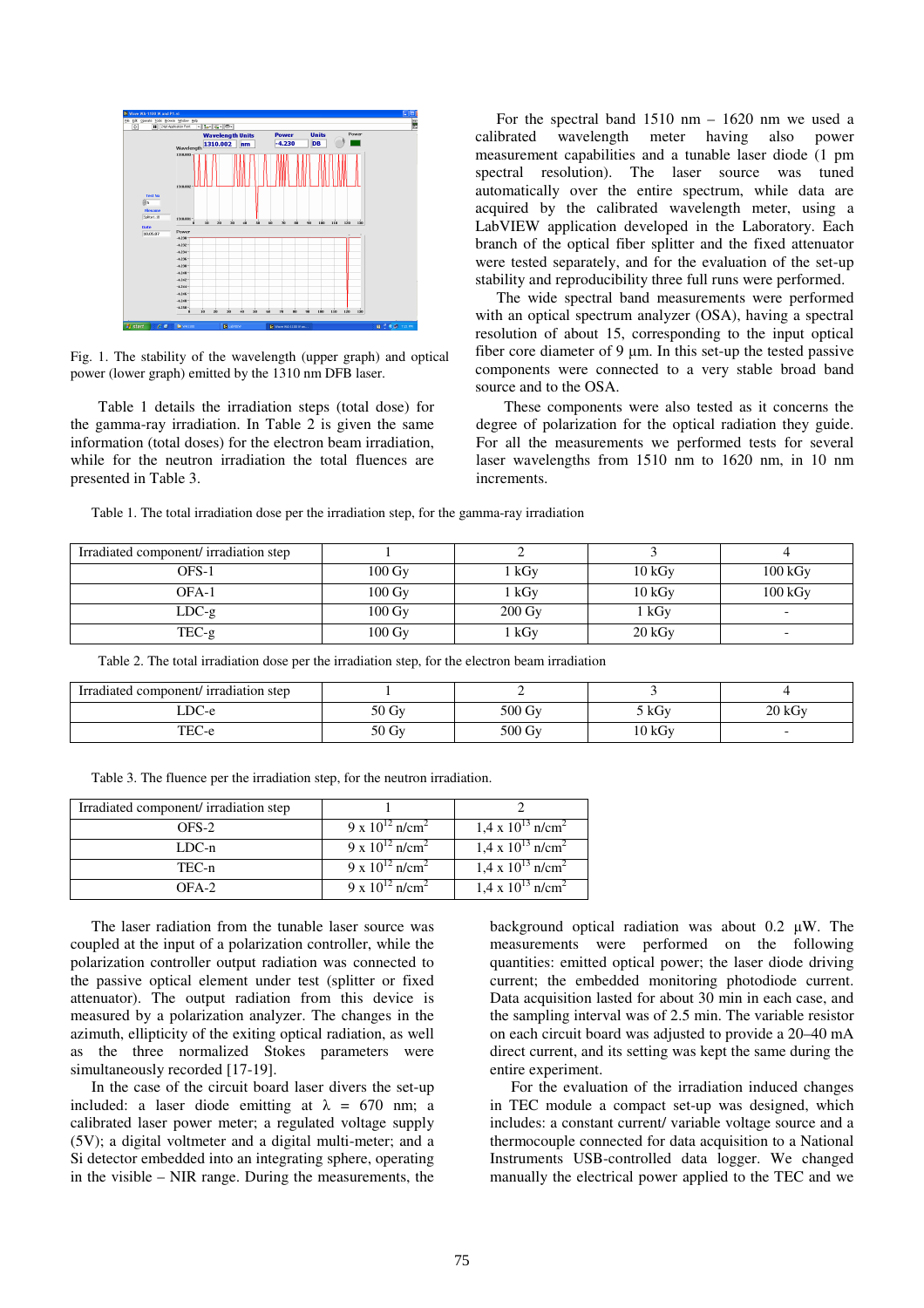measured the temperature changes and stability, in both operating modes, on the hot and the cold side, as well as the Delta-T parameter [20-22].

## **3. RESULTS**

The spectral attenuation measured for both passive components presents no major changes in the case of gamma-ray and neutron irradiation, for fixed wavelengths and over a spectral band.

Examples of the measured data for the two arms of the first splitter (just before the gamma-ray irradiation) are given in Fig. 2. The collected data are saved in Excel-like files for further processing. A good stability and reproducibility of the measurements can be noticed.



Fig.2. The optical power transmitted by the two arms of the splitter subjected to gamma-ray irradiation, over the spectral range  $\lambda = 1510$  nm - 1620 nm, for three consecutive up scanning: a - splitter 1.1; b - splitter 1.2.

In the case of the optical fiber splitters and attenuators irradiated with gamma-rays a perturbation of the polarization state of the transmitted optical radiation was observed, as the input optical radiation polarization state is scanned over the entire Poincaré sphere. These modifications of the DOP (degree of polarization) are probably due to the change of the refractive index of the optical fiber core in the exposed zone [23]. In this way, gamma-rays irradiation induces locally a random variation of the optical fiber birefringence characteristics.

In Figs. 3-7 this phenomenon can be noticed at different wavelengths, as it appears from the investigated parameters (i.e. the azimuth, the ellipticity or the Stokes parameters). Changes appear also in the variation of the transmitted optical power (Fig. 8). The horizontal axis designates the measurement elapsed time, as all the possible polarization states are scanned periodically, every two minutes.



a



Fig. 3. The change of the first Stokes' parameter, in the case of the optical fiber attenuator OFA-1:  $a - \text{before}$  the irradiation;  $b$ after the gamma-ray irradiation at a total dose of 10 kGy, at  $\lambda$  = 1510 nm.

Laser diodes used in sensing/ communication systems have to be controlled both in current and temperature. For this reason, we investigated the degradation of the operational parameters for a laser diode driving circuit and a Peltier TEC (thermo-electric cooler), under gammaray, neutron and electron beam irradiation.

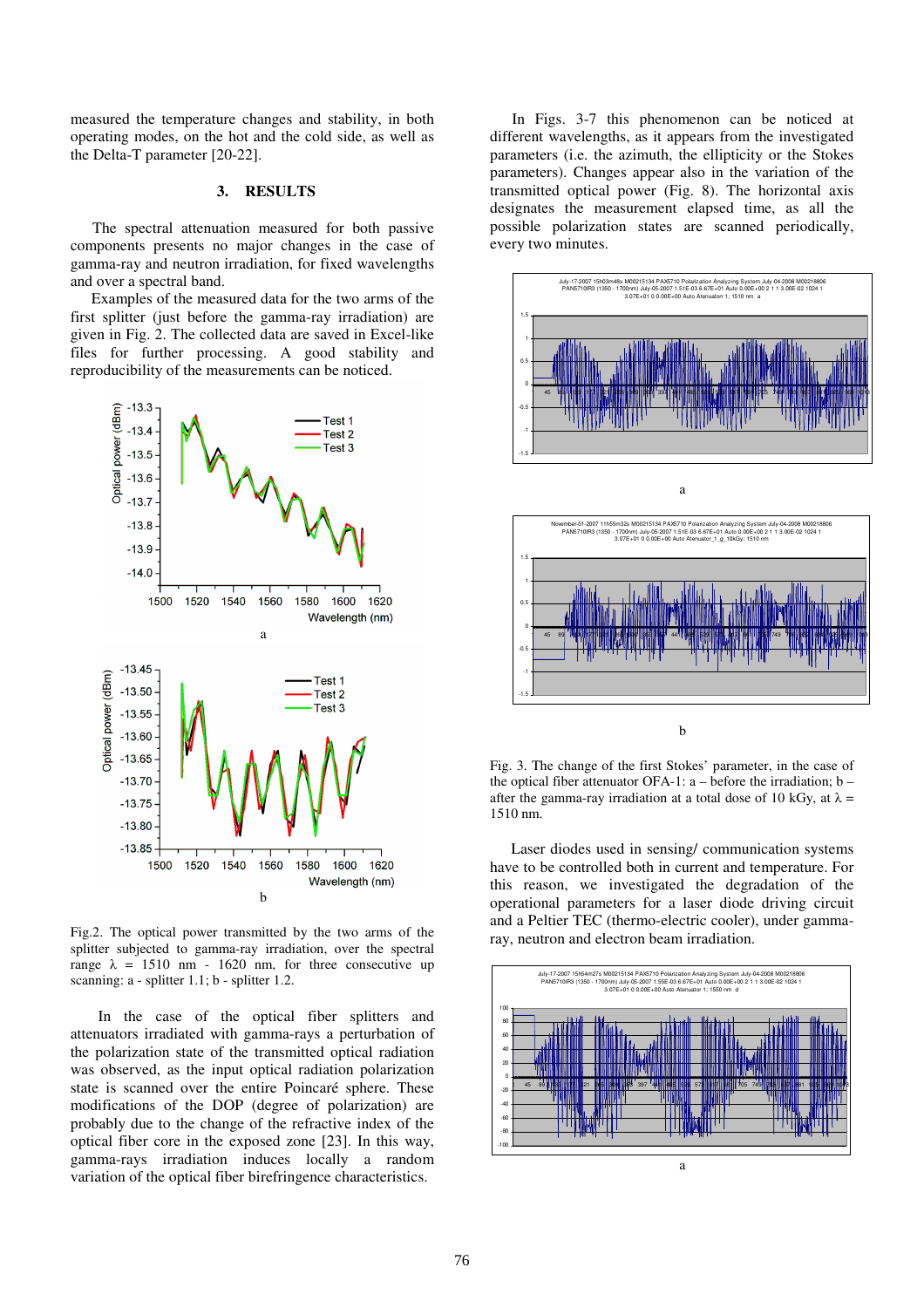

Fig. 4. The change of the azimuth, in the case of the optical fiber attenuator OFA-1: a – before the irradiation; b – after the gamma-ray irradiation at a total dose of 10 kGy, at  $\lambda = 1550$  nm.





Fig. 5. The change of the ellipticity, in the case of the optical fiber attenuator OFA-1: a – after the gamma-ray irradiation at a total dose of 100 Gy; b – after the gamma-ray irradiation at a total dose of 10 kGy, at  $\lambda = 1550$  nm.





Fig. 6. The change of the first Stokes' parameter, in the case of the optical fiber splitter OFS-1.1:  $a -$  before the irradiation;  $b$ after the gamma-ray irradiation at a total dose of 10 kGy, at  $\lambda =$ 1550 nm.



Fig. 7. The change of the second Stokes' parameter, in the case of the optical fiber splitter OFS-1.1: a – before the irradiation; b – after the gamma-ray irradiation at a total dose of 10 kGy, at  $\lambda$  $= 1610$  nm.

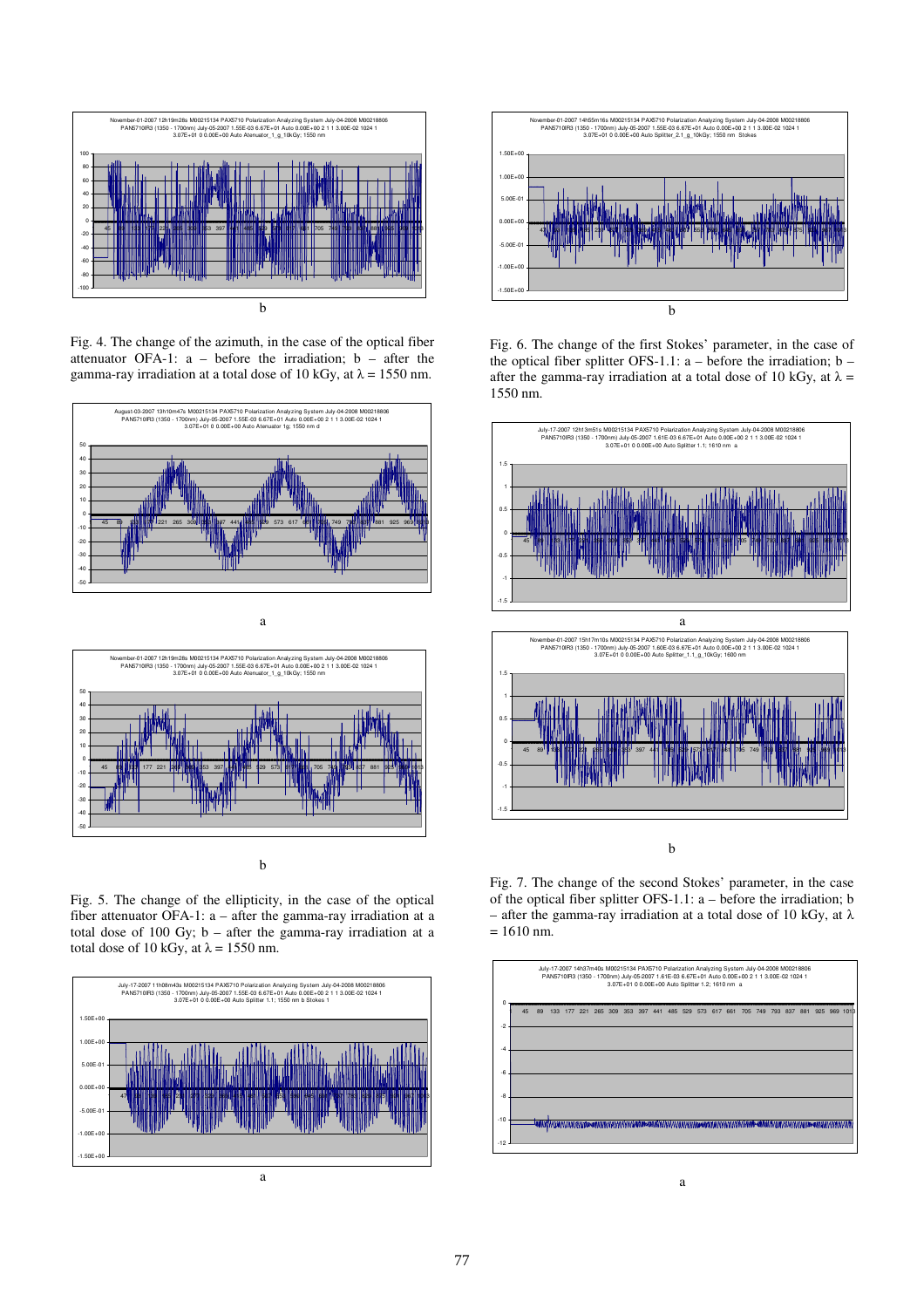

Fig. 8. The change of the transmitted optical power, in the case of the optical fiber splitter OFS-1.2: a – before the irradiation; b – after the gamma-ray irradiation at a total dose of 10 kGy, at  $\lambda$  $= 1620$  nm.

For the laser diode driving boards the most affected was that subjected to electron beam irradiation case when the standard deviation for the optical power measurements reached 2.68  $\mu$ W as compared to 1.76  $\mu$ W for gamma irradiation, at the same total irradiation dose. A drop by 80 % of the laser diode optical power and the embedded photodiode responsivity was observed under gamma-ray and neutron irradiation (Figures 9- 11). For such a driving circuit board subjected to irradiation it is not easy to locate precisely the component which suffers the most severe degradation as far as the electronic circuit per se is a close-loop system (the photodiode current is used to regulate the laser diode driving current). For this reason, additional investigations are required to separate the irradiation effects upon individual electronic components (i.e. the voltage regulator, the photodiode current amplifier, the output current driver for the laser).



Fig. 9. The change of the laser diode optical power, direct current and the embedded photodiode current as it was subjected to gamma-ray irradiation.

In the case of the thermoelectric cooler irradiated by an electron beam (for the total irradiation dose of 10,6 kGy) there is an increase, as compared to the same device before any irradiation, of about 10  $^{\circ}$ C of the highest temperature level reached by the device for the same input electrical power level. In the same time, the electron beam irradiation produced an increase of about  $8<sup>o</sup>C$  for the Delta-T (the difference in temperature of the two facets of the device -  $\Delta T_{\text{max}}$ ). Such changes can be explained by the modification induced by the ionizing radiation into the number of available charge carriers present in the thermoelectric materials composing the Peltier element.



Fig. 10. The change of the laser diode optical power, direct current and the embedded photodiode current as it was subjected to electron beam irradiation.



Fig. 11. The change of the laser diode optical power, direct current and the embedded photodiode current as it was subjected to neutron irradiation.

### **4. CONCLUSIONS**

Passive and active components for optical fiber communication systems were evaluated under gamma, neutron and electron beam irradiation. According to our knowledge, the investigations we done in relation to irradiation effect on the Peltier TEC, on the driving board for laser diode control and on the modification of laser radiation polarization transmitted by exposed optical fibers are premieres. For the passive optical components (beam splitters and on-line fixed attenuators), the spectral transmission and the polarization characteristics of the transmitted optical irradiation were measured over the 1510 nm - 1620 nm spectral range. For neutron and gamma irradiation no changes of the optical spectral